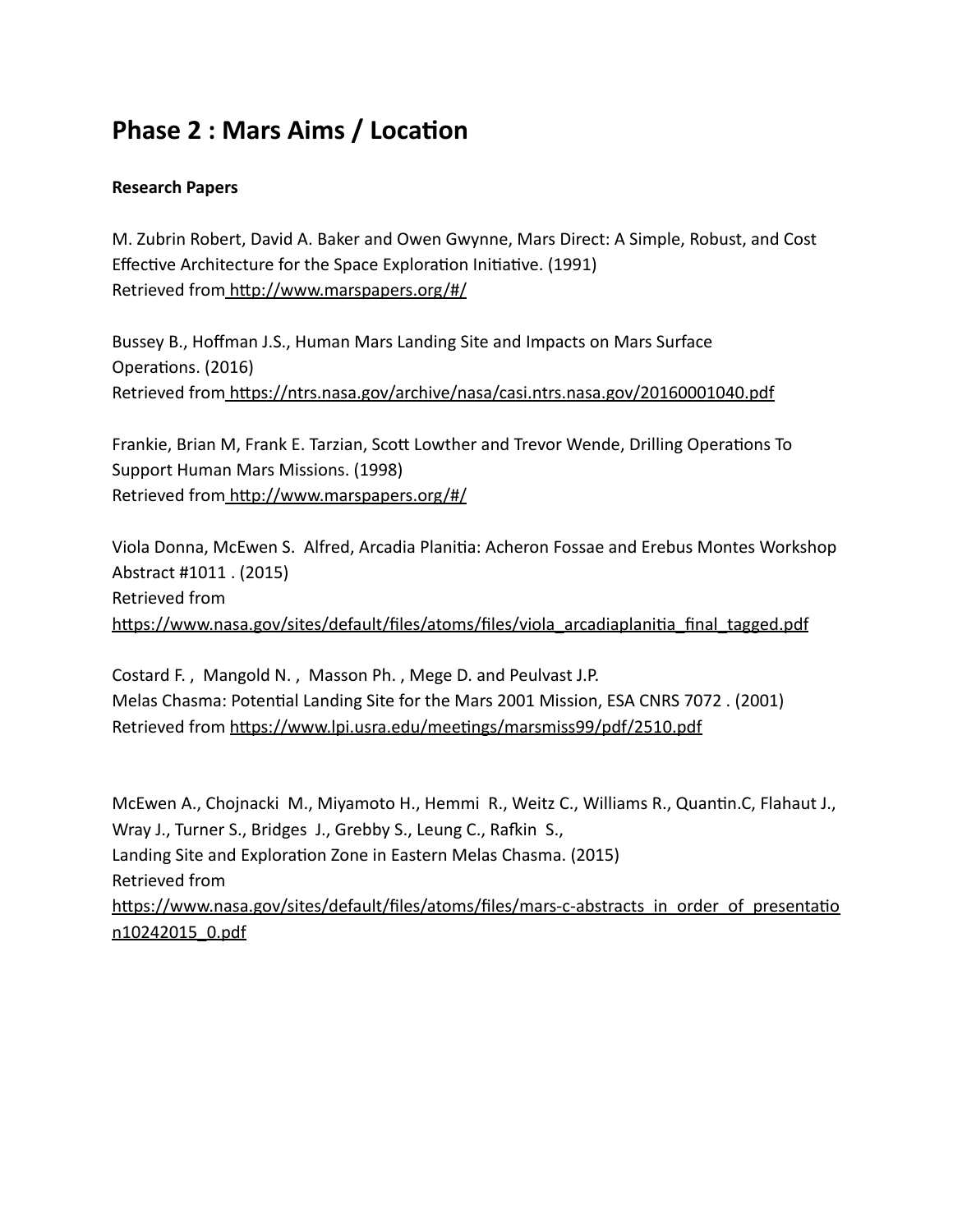## **Books**

Tyson, Neil deGrasse, Space Chronicles: Facing the Ultimate Frontier.(2012).

Badescu, Viorel, Mars: Prospective Energy and Material Resources. (2009).

## **Online resources & videos**

"Three great places to live on Mars," NewAtlas, accessed March 12, 2020. https://newatlas.com/great-places-to-live-mars/45654/.

"Geologic Map of Mars," Wikipedia, accessed March 12, 2020. https://upload.wikimedia.org/wikipedia/commons/e/e4/USGS-MarsMap-sim3292-20140714-fu ll.png

"Ore resources on Mars," Wikipedia, accessed March 12, 2020. https://en.wikipedia.org/wiki/Ore\_resources\_on\_Mars.

"Template:Features and arficial objects on Mars," Wikipedia, accessed March 12, 2020. https://en.wikipedia.org/wiki/Template:Features\_and\_artificial\_objects\_on\_Mars

"Mars Exploration Rovers," NASA/JPL-Caltech/Cornell/ASU, accessed March 13, 2020. https://mars.nasa.gov/mer/multimedia/panoramas/

"Curiosity Rover," NASA/JPL-Caltech/Cornell/ASU, accessed March 13, 2020. https://www.nasa.gov/mission\_pages/msl/index.html